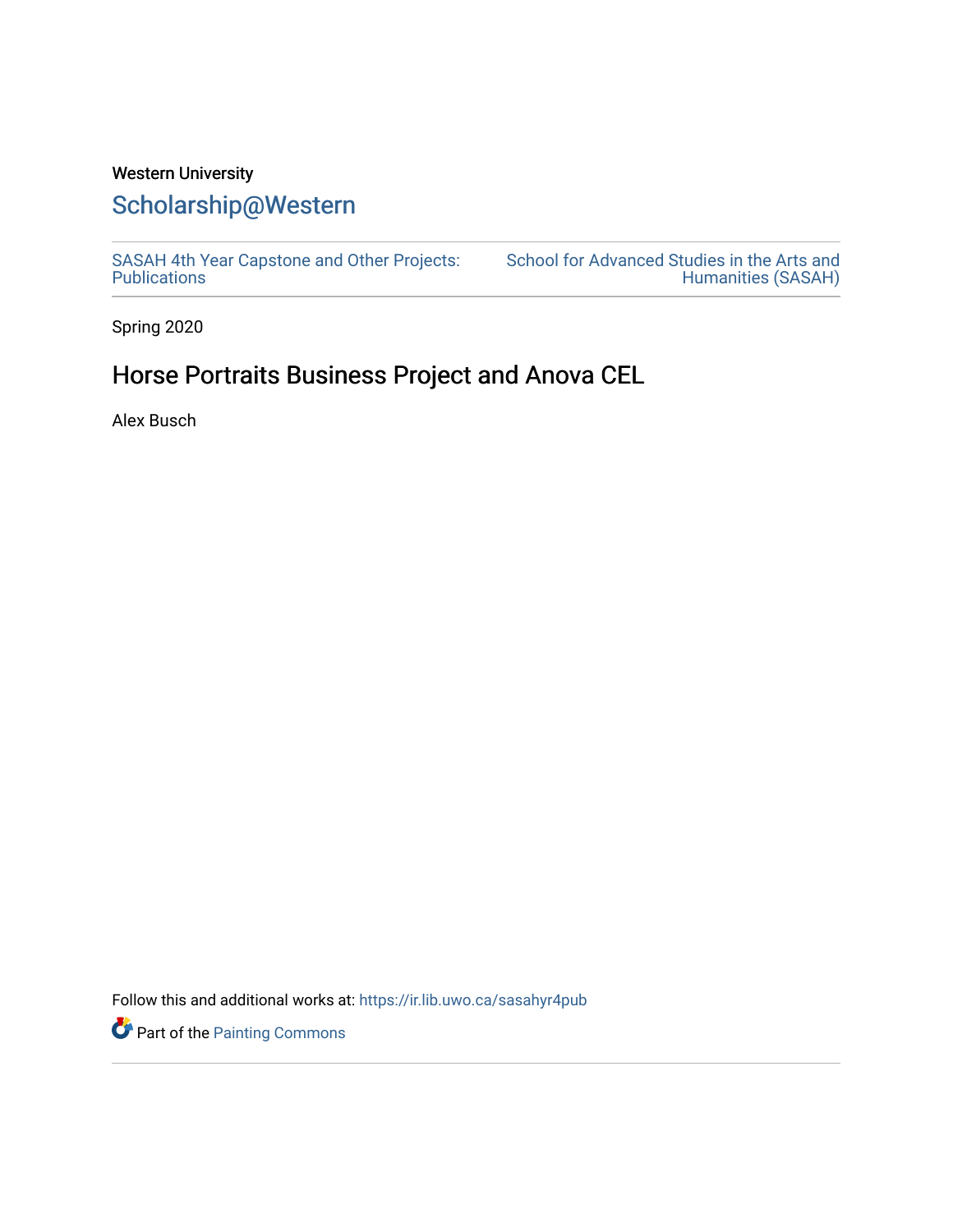### **Experiential Learning Final Report**

Alex Busch

SASAH CEL – Western University Professor Mahon September 7, 2019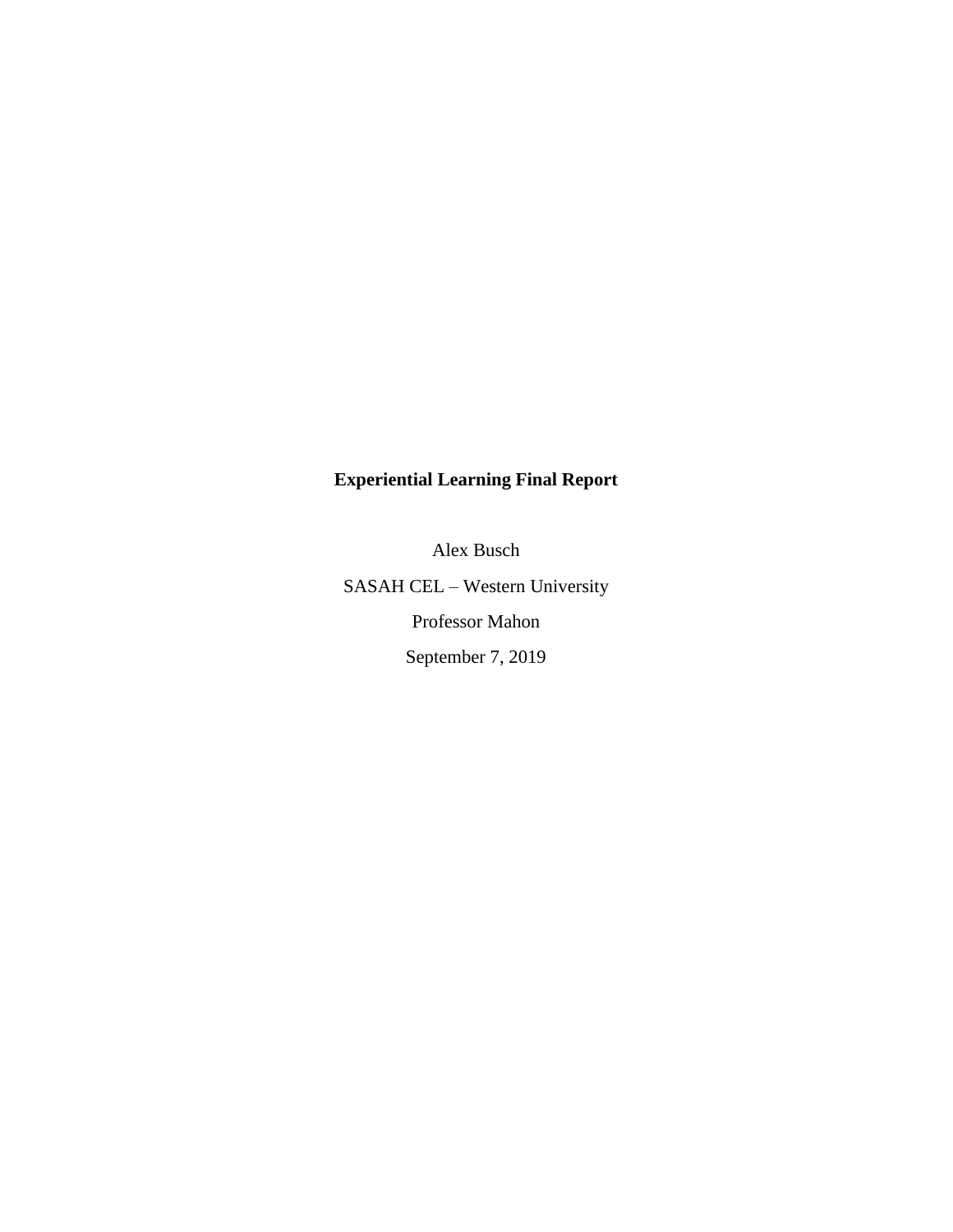#### **Introduction**

I feel extremely lucky to have participated in experiential-learning projects as part of my degree because they allowed me to learn outside of a school environment and to make a contribution to my community. When I look back on my time at Western, these projects will stand out as some of the most interesting, demanding and rewarding. I have no doubt that these experiences will shape my career, my values, my sense of self, and my place in my community as I move forward.

I worked on two community engaged learning projects during my time in SASAH. For the first, I created a small art business through which I sold horse related paintings and commissions to the equestrian community. During this project, I took my first ever art lessons and improved my painting skills, but, more importantly, I learned the basics of entrepreneurship: writing a business plan, designing a budget, building a website, and advertising. I also designed a how-to manual for other entrepreneurs that shared my experiences and offered advice for the first steps of starting a small business.

While my first project taught me a lot of important practical skills that I foresee myself using in future workplaces, my second project helped me discover a new passion, and realize how I can make a difference to my community. I worked with an organization called Anova, which is the merger and rebranding of what used to be Sexual Assault Centre London and Women's Community House. During my volunteer internship, I was a part of the 'pet committee' and was lucky enough to play a role in making our Clarke Road shelter pet friendly. This is a huge leap towards making our shelter accessible to more women escaping domestic violence. It showed me how background work like policy creation, budgeting, research, planning, and editing plays an integral role in an organization, and how you do not necessarily need to be a front-line worker like a shelter staff member to make a difference in people's lives. Working with an amazing team allowed me to reflect on collaboration and my leadership style, and on how the soft skills that everyone talks about but are difficult to measure actually play out in the workplace.

The second part of my internship with Anova centered around public education, something about which I previously did not realize I was so passionate. I had an incredible mentor, Annalise Trudelle, who taught me about presentation style, handling difficult questions and uncomfortable topics with grace, and how rewarding it can be to see a new topic really resonate with an audience. I was given the opportunity to facilitate a number of workshops on topics like consent, sexual violence, healthy masculinity, and LBGTQ+ issues and ally-ship to audiences of varying ages, abilities and education levels. I came away from this project with increased confidence, better public speaking skills, and some awesome contacts in a great organization. I am planning to continue my work with Anova.

Overall, I believe these experiential learning projects enhanced my university experience by taking me out of the classroom and allowing me to learn more about who I am, what my skills are, and what my future goals may be. The rest of this report will explain my projects in greater detail, and reflect on their importance to my education, my community, and my future career goals.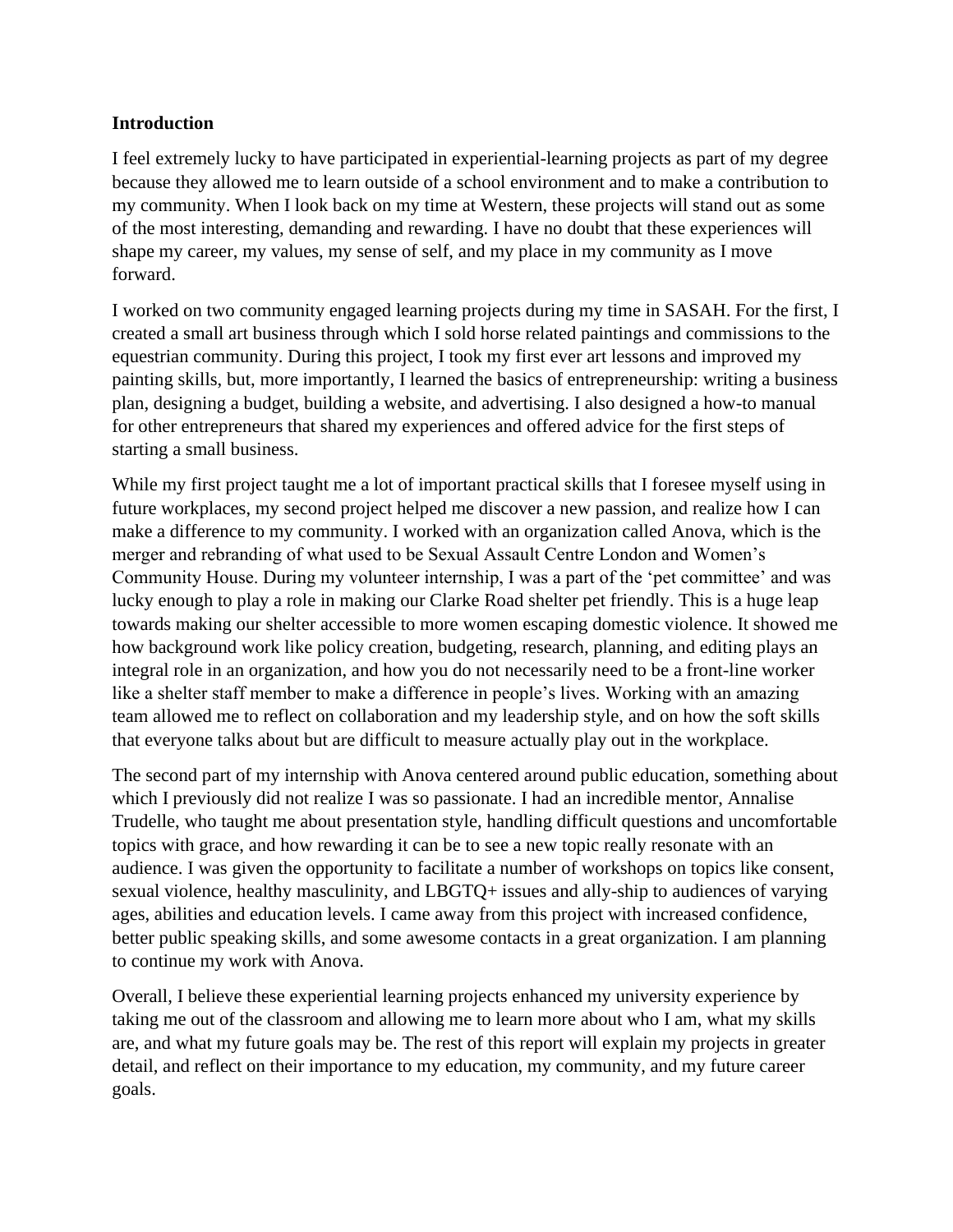#### **Overview – Painting Business**

For my first project, I started a small art business. The idea, and the equestrian focus, came almost by accident – I had picked up my paintbrush for the first time in years to do a painting of a horse for my dad's birthday gift. It turned out better than anticipated so I posted a photo on Facebook – a photo that received a surprising amount of attention from my equestrian friends. A few people asked if I would do a commission of their horse, and the project grew from there.

I focussed on the equestrian community because the reaction to my initial Facebook post demonstrated there was a demand for a product I could offer, and a clear market. From an artistic perspective, it is definitely constraining to limit the subject of your paintings to one animal, but

from a business sense, it is easier to develop and market a more specific product. Throughout the project, I was aware of the need to maintain a balance between artistic integrity and commercialization, because, while I was using this opportunity to grow as an artist and wanted to create paintings that I was proud of, I was also using this opportunity to learn about business, and was focussed on financial modelling and profit margins.



*Figure 1 – Redesigned website homepage featuring two of my paintings*

My revenue came from two main areas: paintings and prints that I sold at horse shows over the summer, and commissioned pieces I worked with clients to design. I developed the artistic side of my project by taking art lessons. I learned how to work in different mediums, improved my sketching skills and my eye for proportions, and learned many tips and techniques I could apply to my paintings. My teacher and I also discussed composition and commissions – how to go about working with a client to come up with a personalized piece and incorporate their ideas in a meaningful way.



*Figure 2 - "How-To" manual title*

I developed the business side of my project by writing a business plan. I needed to understand profit margins, product quality, financial modelling, marketing strategy, and how to refine my target audience. I also built a website – and then completely redesigned it with advice from a web designer. At the end of the project, I created a 'How-To' manual for future entrepreneurs that discussed factors to consider when starting a small business.

This project gave me the opportunity to develop new skills, like web design, business planning and painting technique, and refine skills I already had, like communication, time management, and selfmotivation. However, over the course of the project, I realized that my most valuable skill, the one that made this project successful, had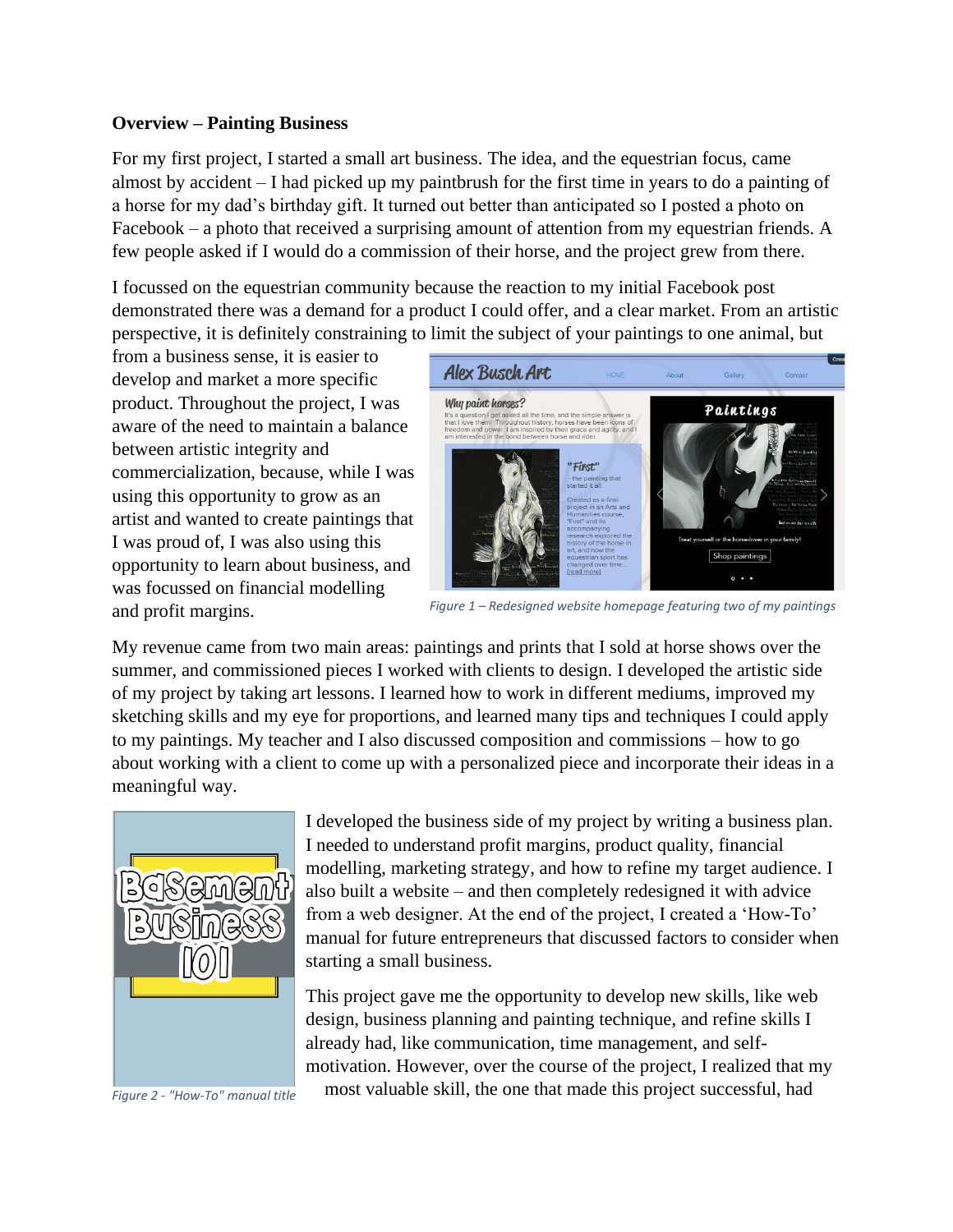nothing to do with painting or business. It was the ability and desire to learn. I needed to teach myself – with help from various mentors – everything from how to mix colours and draw an accurate sketch to how to write a business plan and do financial modelling to determine how much to charge for a product. I never thought of "lifelong learning" as a skill before, but I realize now that it is a combination of soft skills like self-motivation, researching, goal-setting and time management that you pick up in school, and will be integral to success in our rapidly changing global economy. I will remind myself this next time I'm sitting in a lecture about quadric surfaces or Jacobean era poetry wondering when I'll ever get to use this information in 'the real world'. It is not the content I am learning that is important, but the process of understanding how I think and learn.

#### **Overview – Anova Internship**

During my volunteer internship at Anova, I focussed on two main projects – the 'Pet Committee' and public education. Because the two projects were so different, I had the opportunity to do many different types of work, and gain insight into multiple parts of the organization. For the pet committee, I did a lot of research and planning. I read up on how other shelters became pet friendly and put together a proposal for 'best practises' that outlined which strategies might work best for Anova given our current set up. I planned a budget, drafted intake forms, attended committee meetings, edited documents, and helped develop policies for when the shelter is opened up to animals. It was a lot of background work and paperwork, but when the project was nearing its end, and the shelter was starting to get press coverage for its plans, I started to see how the work I was doing was making a real difference. Even though it wasn't "front line" work, like volunteering in the shelter with residents, I was able to play a role in an important project that will greatly impact the lives of many women. Becoming pet friendly is a huge step forward in making our shelter more accessible to women escaping domestic violence because most women will delay leaving abusive relationships if they are worried the abuser will take their anger out on a pet that has to be left behind.

The public education part of my project involved facilitating presentations about consent, sexual violence, disclosure training, LGBTQ+ issues and ally-ship, healthy masculinity and gender roles. I was given the opportunity to speak to a number of different audiences, like Huron students and RA's, youth groups, adults with disabilities (at Hutton House), the London Knights,

Western fraternities, and staff at the Goodwill Career Center. This part of the project improved my confidence and public speaking skills, especially my ability to handle difficult questions and uncomfortable topics. It also involved a lot of reading and research to make sure I knew enough about the topic I was presenting on, and a bit of rhetoric, in anticipating where particular audiences might have trouble with certain



*Figure 3 - Title page of one of my presentations*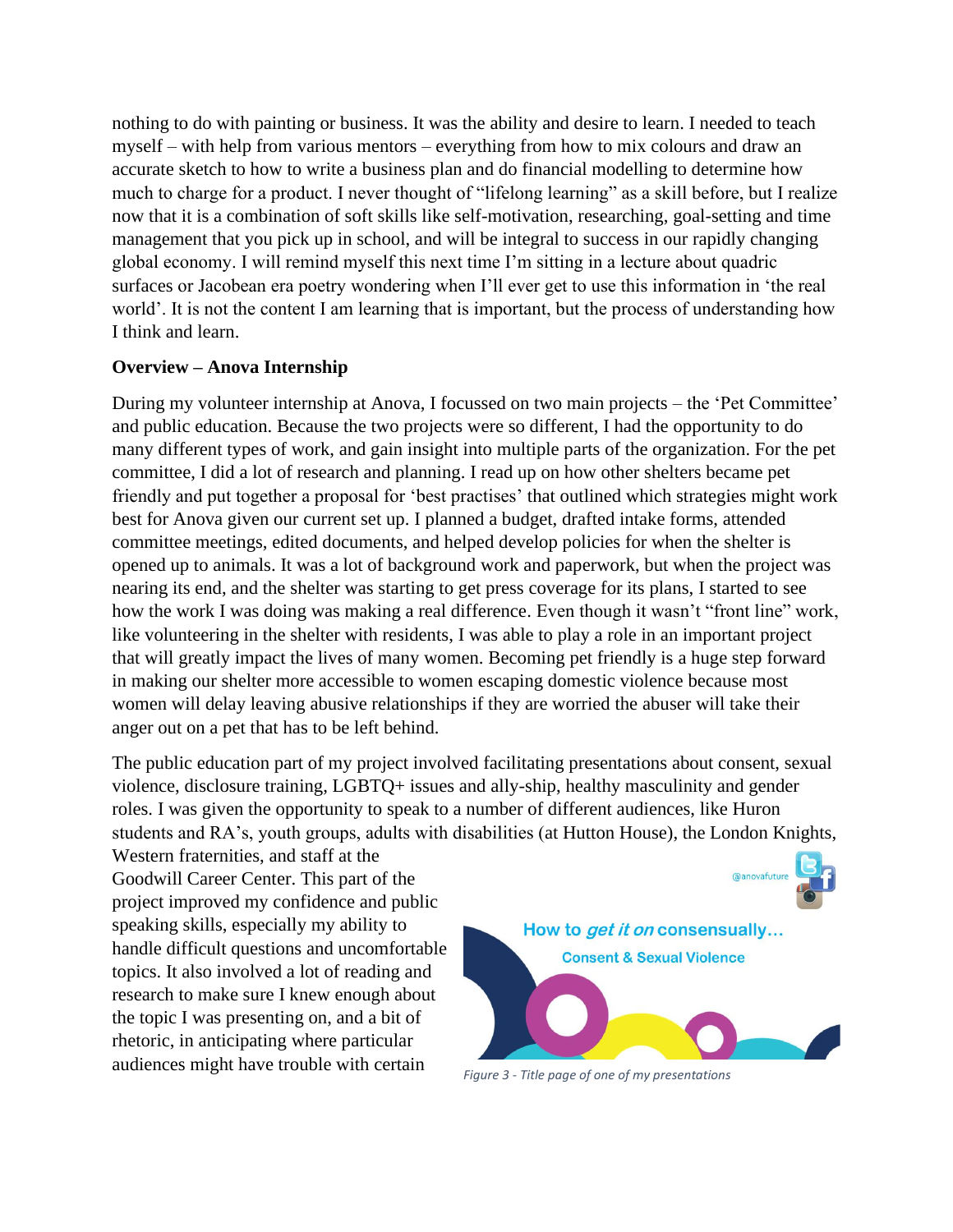topics, and leading up to them carefully so as to make them the least difficult to swallow.

The public education part of my internship is where I really discovered my passion and felt like I was making an important contribution to my community. People often find topics like sex, discrimination and violence uncomfortable, and as such, don't spend enough time talking about and understanding them. Being able to walk into a room, normalize taboo topics, get people laughing, and provide a safe space for questions and discussion is very important to me. I think we tend to assume that just because people have sex means they know how to do it safely and respectfully; that just because people are in relationships means they can distinguish a healthy one from a toxic one; or that just because people are accepting of LGBTQ+ folk in their everyday lives means they know how to create truly inclusive workplace practises. However, in practise, that is not always true, and I am always surprised by how many questions I get about things that seem like they are (or should be) common knowledge. I believe that everyone deserves access to education, especially about topics that are so central to everyday life. I feel privileged to have participated in this work.

#### **Transferrable Skills**

Despite being so different, my two projects actually had a lot in common in terms of the types of skills I needed to be successful. Probably the most important was my ability to understand how I learn because both projects required me to learn new skills and content quickly. Part of this is the ability to research: genuinely absorbing new facts, and then being able to apply that new knowledge to a task or project. The other part is the ability to learn new skills, like mixing paint or designing a budget. I make a distinction between learning content and learning skills because, at least in my experience, they are two very different processes. When I set out to learn new content, I usually read and make notes, but when I set out to learn new skills, I'd rather find a mentor. I am perfectly capable of reading articles on how to write a business plan, for example – and I did – but I find that having someone to answer questions and give advice along the way makes the process go so much faster, and gives me personal insight that I couldn't get from a book or a web article. In both projects I did a lot of reading and research, but I also had mentors I could bounce ideas off of and go to for help. The chance to meet and work with some incredible people was one of the best parts of both projects. You can learn so much from a conversation in a way that is so much more personal and engaging than reading an article. I am fascinated by how experience shapes perspective, and I find I learn as much from trying to understand why a person thinks the way they do, or why they are teaching me a certain way, as I do from the actual content.

Communication, both oral and written, is another skill that was integral to both projects. In my Anova project, communication skills were obviously central to public speaking, but they were also necessary in committee meetings and project planning. In my painting project, communication with clients was essential to planning a successful commission and starting conversations with potential customers at my booth at horse shows was an important part of making sales. From a writing perspective, my pet committee proposal needed to clearly and persuasively convey my ideas to Anova's senior leadership team, and my art business how to manual needed to be both informative and engaging for potential readers. Those two are the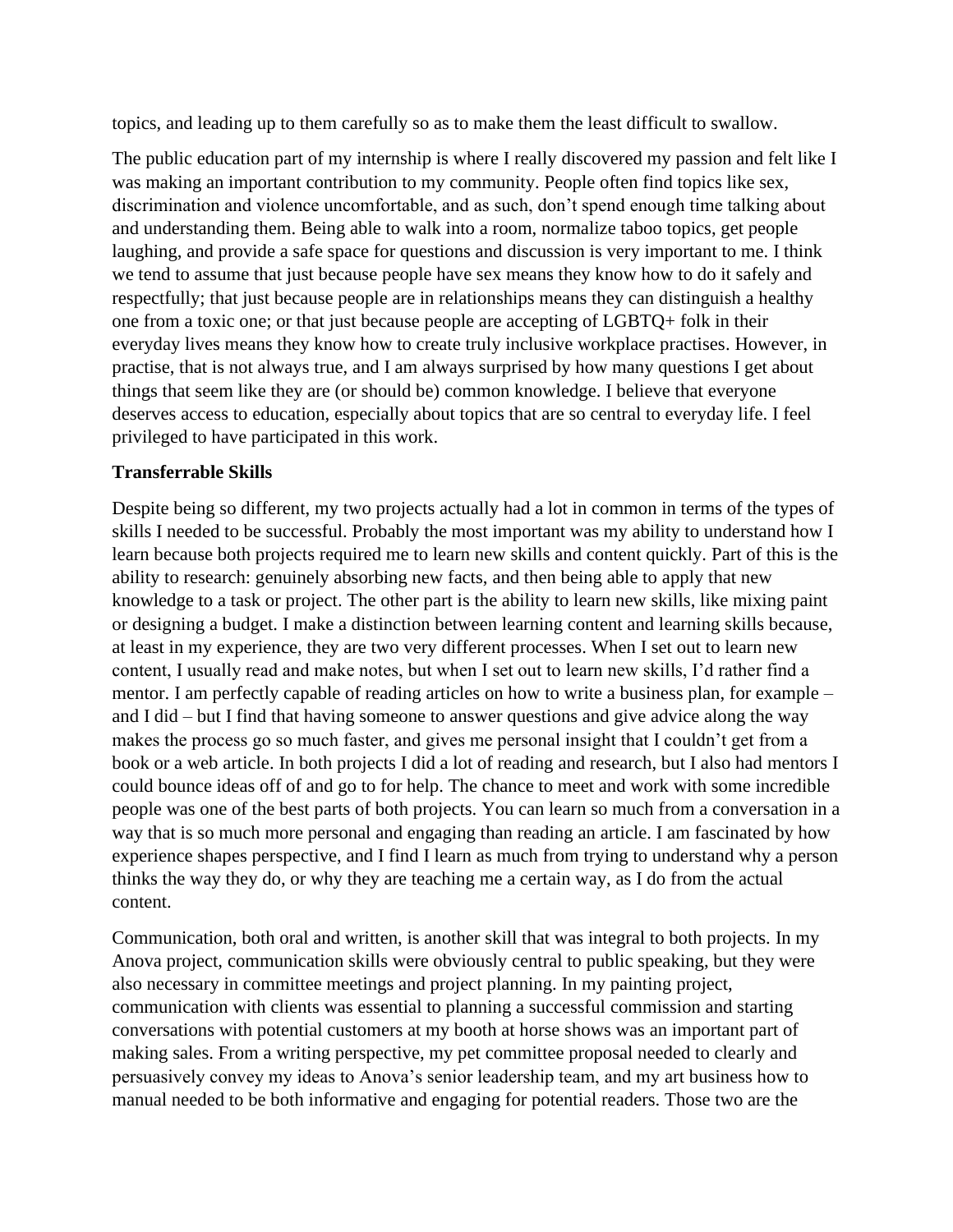obvious examples of written communication skills because they are larger projects, but communication is also so important in day to day tasks like emails, meetings, and organizing a project team.

Teamwork is a skill that goes hand in hand with communication because, with good communication, a team can be invaluable, but without it, a team can be counterproductive. During my Anova internship, I found I had great communication with both Annalise and Kelsey in public education. Presentations always went smoothly because we were very clear about what we expected and needed from each other before hand and would always meet quickly after to discuss what went well and what needed to be changed for next time. It was also important that we were concise – meetings and emails were always quick and focussed, something I found far more efficient and effective than the pet committee meetings that often dragged on without seeming to accomplish much. Part of that had to do with the size of the team: the pet committee grew to become unexpectedly large, and since it had started with only a handful of people, there wasn't an established hierarchy. The contrast between the two teams I was working with lead me to reflect on my own leadership style, and what I would do differently if I was in charge. It seems to me that smaller teams with designated leaders work best, and that a large project might be more efficiently managed by dividing tasks between smaller teams instead of tackling the whole project as a large group. The pet committee's struggle to establish effective communication was the most frustrating part of the team, while the public education team's strong ability to communicate was central to making our team so functional, showing just how important the skill really is.

Even more difficult, I found, was communication between Anova and the groups to which we were presenting. We were not always given a good idea of who the audience would be, or what specifically they wanted covered. Two specific presentations stand out in this regard: Hutton House and Goodwill. At Hutton House, we were told we would be presenting to an audience of adults with varying abilities, and were asked to speak about healthy relationships, but were not given any specifics. In terms of planning, a presentation for a group of physically disabled individuals looks very different from a presentation for a group of individuals with mental disabilities. Topics that may be relevant to one group may not be important to the other because they face very different challenges when it comes to relationships and consent. Delivery style and interactive components may also need to be different. The presentation ended up going quite well, but better communication between Anova and Hutton House would have made the planning process less frustrating and allowed us to be a bit more specific to the audience's needs rather than trying to prepare for every possible scenario.

While planning the presentation for Goodwill and emailing with my contact there, I faced the opposite problem: she seemed to know exactly what she wanted covered, and when I sent her the presentation so she could have it ready on the projector, she added a number of slides to my PowerPoint! I found this situation difficult to navigate because I didn't want to be rude, but I was surprised and frustrated that someone would ask a separate organization to come in to deliver a workshop, and then change the content of that workshop. I reached out to Kelsey at Anova for suggestions on how to respond, and, because the communication was so strange, she even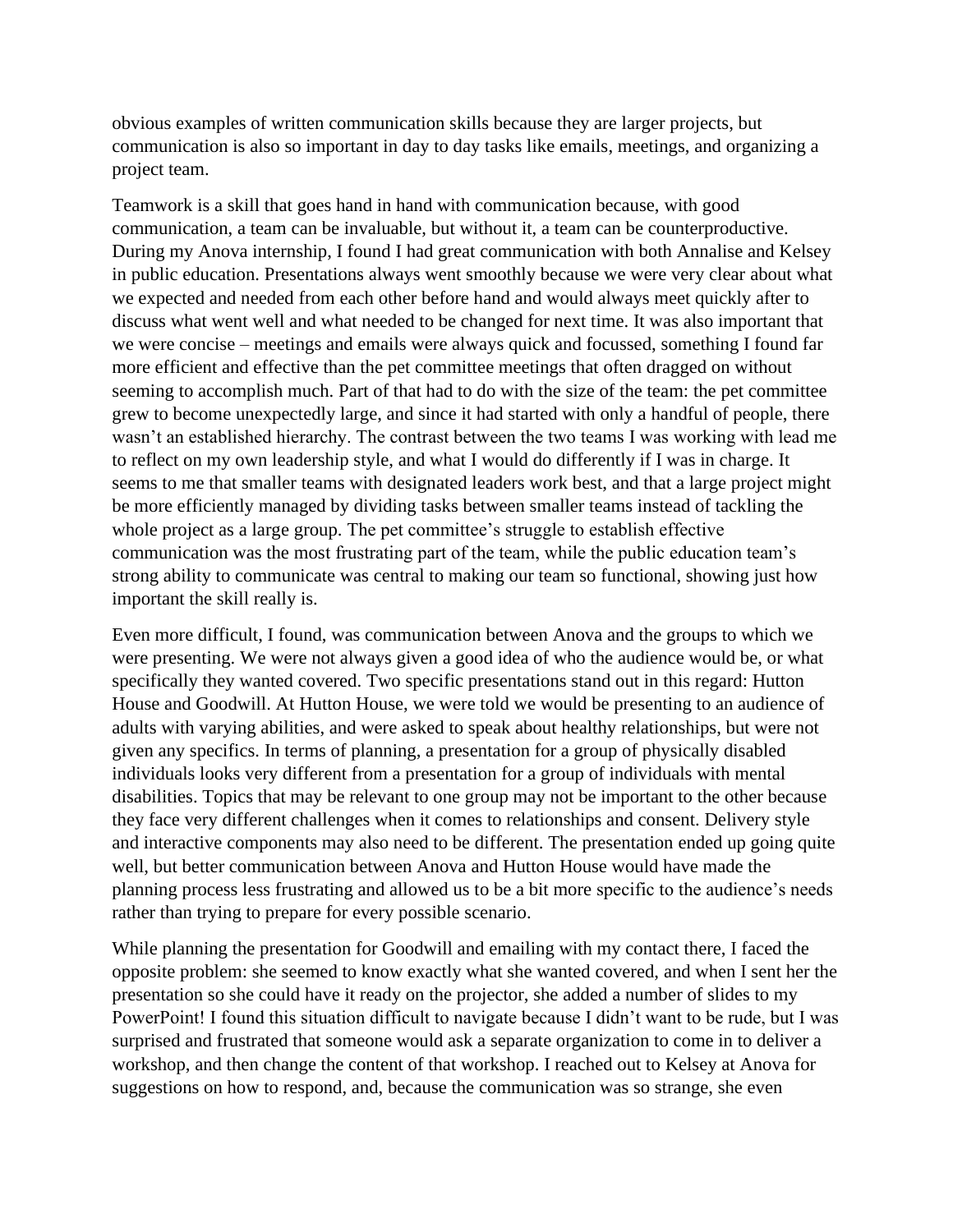suggested I could cancel the presentation. I ended up deleting the revised slides and sending the presentation back to my contact at Goodwill, explaining that, while I appreciated her ideas, I had a plan for the workshop and her added slides did not work with my presentation style. Also, because I am speaking on behalf of an organization, I felt uncomfortable including some of the quotes she put in because I wasn't sure they aligned with our views or came from reputable sources. To compromise, I turned some of her ideas into a handout that could be given out at the workshop. This gave me the ability to rephrase her thoughts, include some of her suggestions that I didn't want to spend time talking about, and make sure she didn't think I was being dismissive or did not value her ideas. She ended up being lovely to work with in person, and after meeting her, I realized she was not trying to be pushy or micromanaging over email, she was just excited. That experience taught me how important communication can be, because it is so easy to get off on the wrong foot, and not always easy to get back on track. I had been very nervous for the presentation because of our initial communication over email, but the two workshops went very well, and she even said she would like to have me back to do more programming in the future.

Aside from the incredible experiences I had and the skills I developed, my biggest takeaways from my two projects were that I became more confident and valued my work more highly. At the beginning of my painting project, I felt uncomfortable charging for my art because I didn't feel like it was good enough, and I definitely undervalued the time and effort I spent working on it. I was also very nervous about starting up conversations with potential customers at horse shows and attracting people over to my booth. However, by the end of my Anova project, I valued my work highly enough to be assertive in presenting my content my way at Goodwill, and confident enough to walk into a room full of Western frat members, alone and without my slides (because they didn't communicate with the university well enough to have a working projector – see, communication is key!), and talk to them about sex. I've always been great at admitting what I don't know and recognizing my shortcomings and weaknesses. However, now I feel like I am better at recognizing what I do know, what I am good at, and how my skills are valuable.

These projects helped me grow as a person, a student, and a future employee. They gave me the opportunity to learn new skills, improve upon existing ones, work on projects that are important to me, and above all, learn about myself. They helped me discover passion for topics I didn't know I cared about, find what motivates me, and develop a sense of confidence and self-worth I didn't have before. By taking me out of a school environment and allowing me to design my own projects, these CELs gave me insight into how much I can accomplish in the future, if I put my mind to it.

#### **Importance to Community**

My Anova internship allowed me to give back to my community in a way I haven't before. I am proud of my role in helping make the shelter pet friendly. It is a change that may not seem like a big deal, but one that could be the difference between a woman staying in an abusive home for years or having the support system to leave. My public education workshops gave me the chance to go out into my community, meet new people from all different walks of life, and help give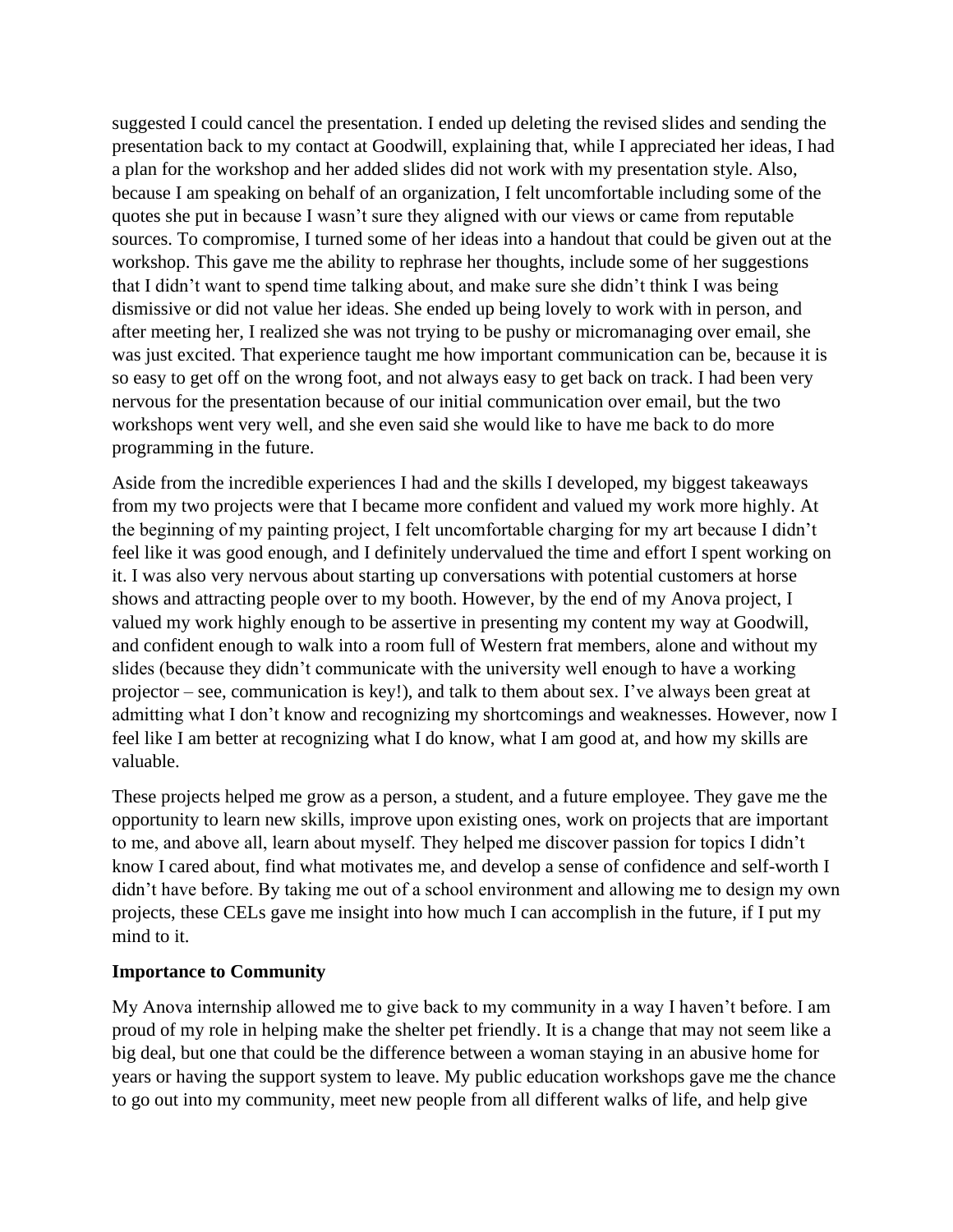them the tools to navigate healthy relationships and sexuality. As I mentioned earlier, the importance of this type of education, especially to an adult audience, is sometimes overlooked because we think it's common knowledge. However, the workshops I ran showed me there *is* a need for sex, relationship and diversity education for people of all ages and abilities that is more inclusive, sex-positive and comprehensive than what currently exists.

My painting project wasn't as obviously community focussed, but it did allow me to engage more deeply with the equestrian community around London. Because of it I now donate artwork each year to SARI's charity auction (SARI is a therapeutic riding school) and to the London Dressage Association as a year end prize. I was also able to impact individual members of the community through my artwork. One specific customer stands out to me – actually, the first customer I ever had. She was walking by my booth at a horse show, saw one of my paintings and started tearing up because it looked so much like her horse that had just been put down. The painting was aptly named "Spectre", and she ended up purchasing it to commemorate her partnership with the horse she had just lost. That moment reminded me that even though I don't really think of my art as "real art", it can still have meaning and impact.

#### **Importance to Education/Career Goals**

My CEL projects validated my perspective on education: study what you love and what you are passionate about, build your skills and learn how to market them, and work will come. When I first accepted my offer to Western, I was actually in the engineering program. Why? I'm a good problem solver and I got high marks in math and science, so I would probably make a decent engineer, but, more importantly – engineers get jobs. I was in the headspace of, "you might not enjoy it, but you can probably be good at it, so just get through school and then you know you'll have job security." The best decision I ever made was my last-minute switch into Arts and Humanities, after an influential high-school English teacher convinced me I should be studying what I love. These projects proved to me that my education is valuable, even though its "just" English and Math, and not something like Medicine, Law or Engineering. These projects helped me realize how my skills are valuable and proved to me that there is an important place in the workforce with people of my skillset. They also gave me insight into how to market my skills for future jobs, because now I have a better understanding of how they play out in a workplace.

My projects also helped shape my perspective on my future career goals – not because I want to be an artist, or even necessarily run my own business or work at Anova specifically, but because through these projects, I proved to myself that it is possible to make a living doing what you love. I always knew that I am not the sort of person who could work for the weekends and get a job that is just a job. I want a job that is more than money – something I am passionate about, that I can dedicate my life to and come away with a sense of pride and accomplishment that I've really *done* something. While neither art nor horses is going to be that thing in my life, my painting project showed me that if you are passionate about something, and willing to work long, hard hours to make it happen, it is possible to design a career you love. It is possible to commercialize without corrupting, if you put enough thought into it, and it is possible to figure out how to pay yourself to do work you think is important and meaningful. My Anova project showed me how rewarding it can be to work in a field that positively impacts your community,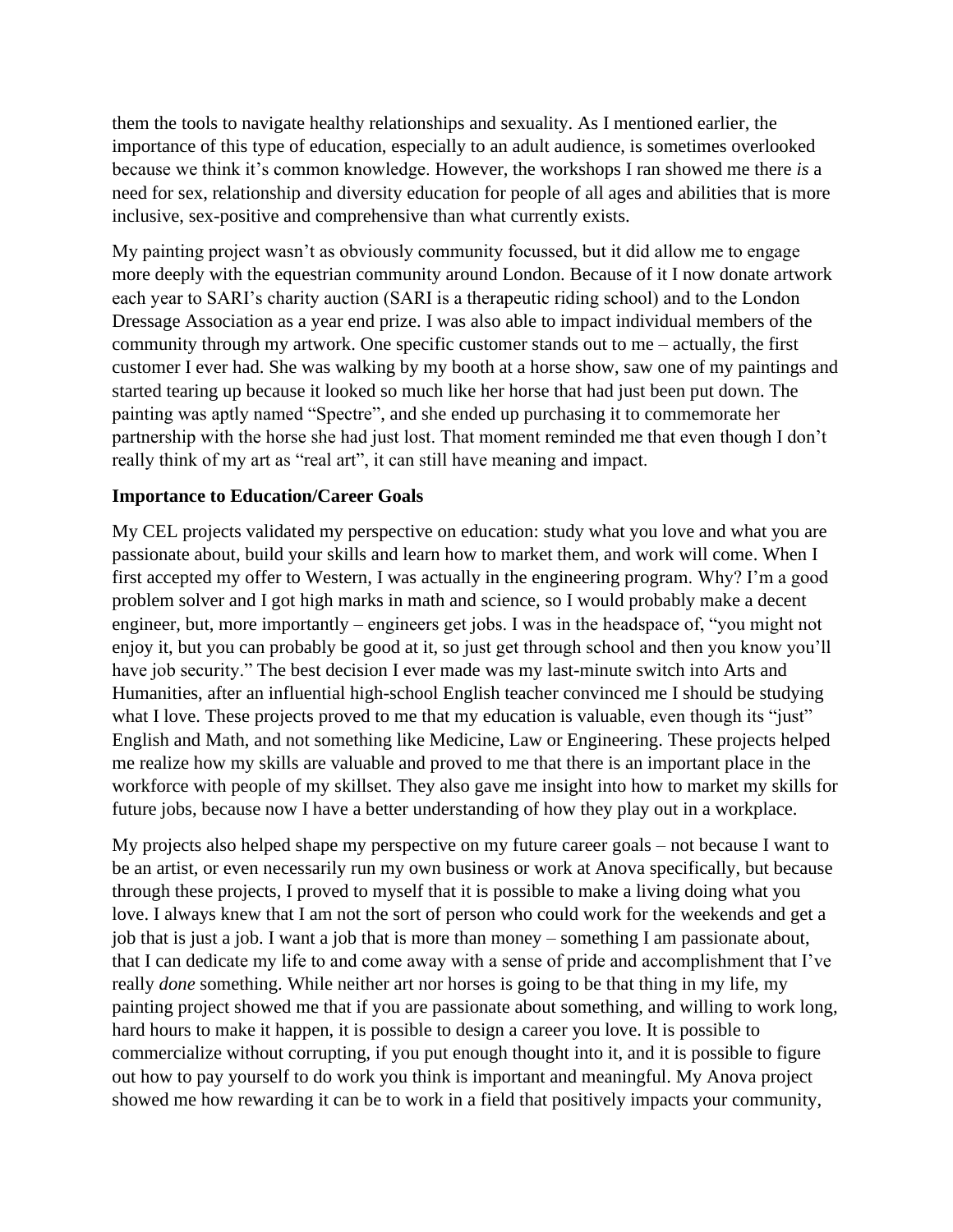and that it is possible get support from community members by sharing your passion – if you're passionate, it's contagious, and you can rally the community around a cause you love to bring change to important issues.

Because of these projects, and other courses I've taken, my future education and career goals are starting to take shape. I will be graduating with a double major in SASAH and Mathematics and a minor in English Language and Literature. I am hoping the English and Arts components of the degree will demonstrate to future employers that I possess the important soft skills those subjects focus on, like communication, critical thinking, teamwork and empathy. I am hoping the math major proves I can learn difficult content and think analytically. I hope the balance between the arts and science shows that my education has been well rounded and keeps my options open for a variety of jobs in different settings.

Originally, I was planning not to pursue graduate studies immediately after this degree. I loved my internship with Anova so much I wanted to try to find a similar position and work for a year to gain experience. I also had no idea which subject I might want to pursue in grad school, or which types of degrees might help me be more qualified for a job like that. Now, I am thinking that my work with the shelter might be better as a part time passion rather than as a career, not because I am any less passionate about it, but because I keep discovering subjects, I want to be more involved in. I took a course in cryptography last year that lead me to switch my major to math (with some convincing from my professor). Because of that course, and some really interesting conversations with a friend who works for Digital Boundary Group, I have started teaching myself to code and am looking into pursuing a master's degree in math.

I have no idea where I am going to end up, but if I have learned anything from these projects and my undergrad as a whole, it is this: pursue the topics you can "nerd out" over, jump on opportunities when they come your way, and things will find a way of working out exactly how they're meant to.